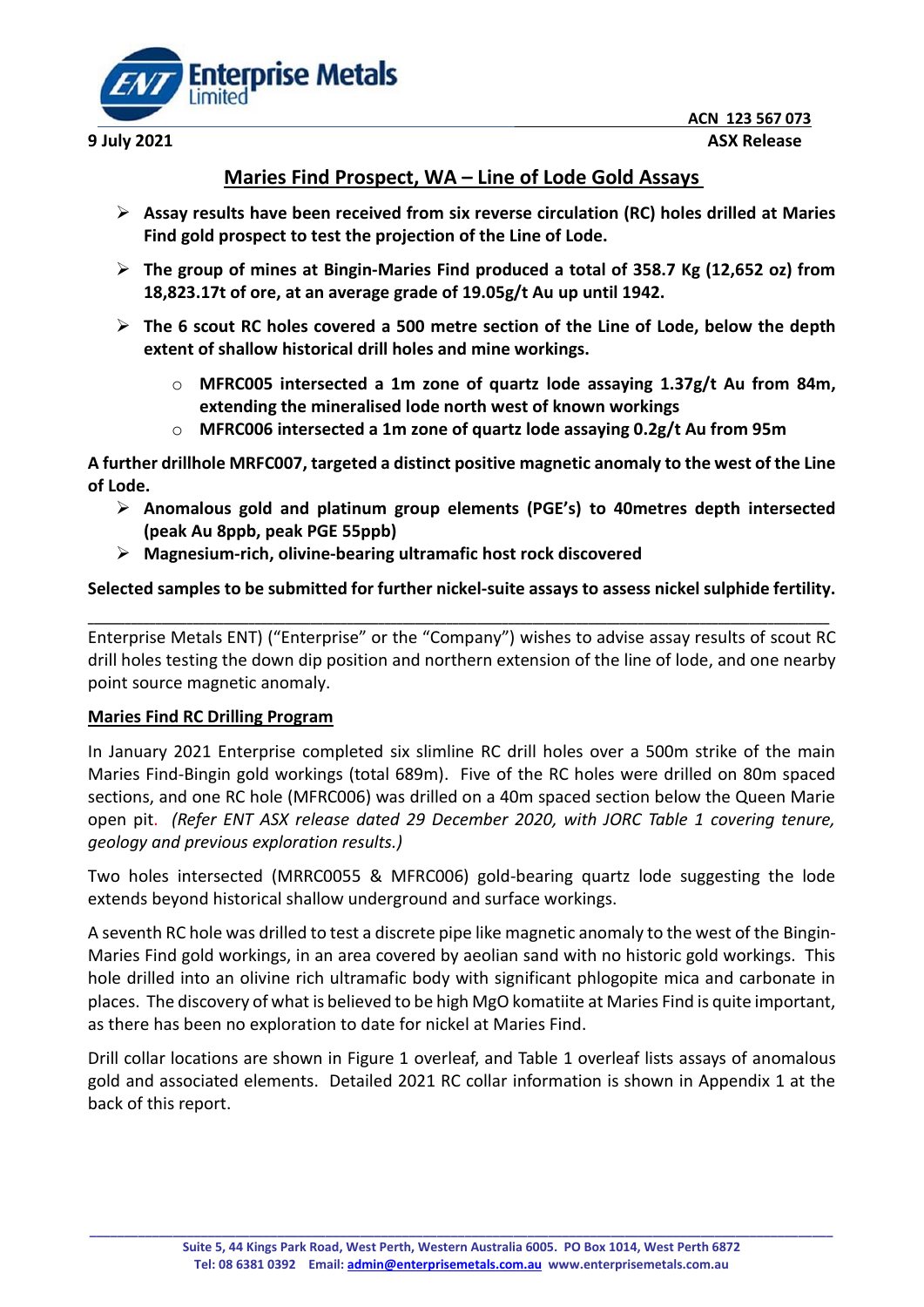

**Figure 1. Location of 2021 Maries Find RC Drill Hole Collars**

**Table 1. 2021 RC Drill Hole Gold and Associated Elements - Maries Find Gold Prospect**

|                | From         | To  | <b>Interval</b> | Au*  | Au             | As    | Cu    | Mo   | Pb   |
|----------------|--------------|-----|-----------------|------|----------------|-------|-------|------|------|
| <b>Hole ID</b> | (m)          | (m) | (m)             | ppb  | ppb            | ppm   | ppm   | ppm  | ppm  |
| MFRC001        | 0            | 4   | 4               |      | 6              | 2.2   | 32.9  | 1.09 | 6.6  |
| and            | 64           | 93  | 29              |      | 4              | 0.1   | 121.0 | 1.08 | 6.5  |
| MFRC002        | 0            | 12  | 12              |      | 11             | 2.1   | 23.0  | 0.95 | 7.1  |
| and            | 11           | 12  | 1               | 82   | 83             | 1.1   | 56.9  | 0.45 | 3.4  |
| MFRC003        | $\mathbf{0}$ | 8   | 8               |      | 18             | 1.5   | 25.0  | 0.8  | 6.5  |
| and            | 40           | 44  | 4               |      | 10             | < 0.5 | 109.3 | 0.93 | 0.8  |
| and            | 40           | 41  | 1               | 18   | 17             | < 0.5 | 186.1 | 0.76 | 0.8  |
| MFRC004        | $\Omega$     | 8   | 8               |      | 20             | 1.3   | 38.6  | 0.82 | 0.8  |
| and            | 48           | 52  | 4               |      | 12             | < 0.5 | 136.6 | 0.78 | 1.0  |
| and            | 48           | 49  | $\mathbf{1}$    | 15   | 10             | < 0.5 | 198.3 | 0.68 | 0.8  |
| and            | 53           | 54  | 1               | 14   | 13             | < 0.5 | 44.4  | 0.55 | 3.4  |
| MFRC005        | 0            | 20  | 20              |      | 18             | 1.5   | 25.7  | 0.68 | 6.6  |
| and            | 17           | 18  | $\mathbf{1}$    | 53   | 63             | < 0.5 | 32.8  | 0.16 | 5.7  |
| and            | 68           | 88  | 20              |      | 39             | 2.5   | 89.3  | 0.73 | 10.0 |
| and            | 68           | 71  | 3               | 20   | $\overline{7}$ | 10.8  | 732   | 0.92 | 99.7 |
| and            | 84           | 85  | $\mathbf{1}$    | 1369 | 944            | 1.4   | 55.1  | 0.59 | 10.1 |
| MFRC006        | $\mathbf{0}$ | 12  | 12              |      | 21             | 1.7   | 31.1  | 2.30 | 6.0  |
| and            | 92           | 96  | 4               |      | 6              | 0.6   | 70.0  | 7.16 | 1.7  |
| and            | 95           | 96  | 1               | 198  | 19             | 1.1   | 31.3  | 4.00 | 3.8  |

**Note 1**: \* = 50gm Fire Assay on selected 1m samples.

**Note 2:** All samples were analysed using 25gm aqua regia digest, and read by ICP-ICP-MS for Minanalytical's 13 element pathfinder suite, Au, Ag, As, Bi, Co, Cu, Mo, Ni, Pb, Sb, Te, W and Zn, [AR25PATH]

**Note 3:** Low level ppb gold encountered from surface to between 4m - 20m downhole is considered to be due to surface contamination and accumulation of gold particles in sand dune overlying the Line of Lode.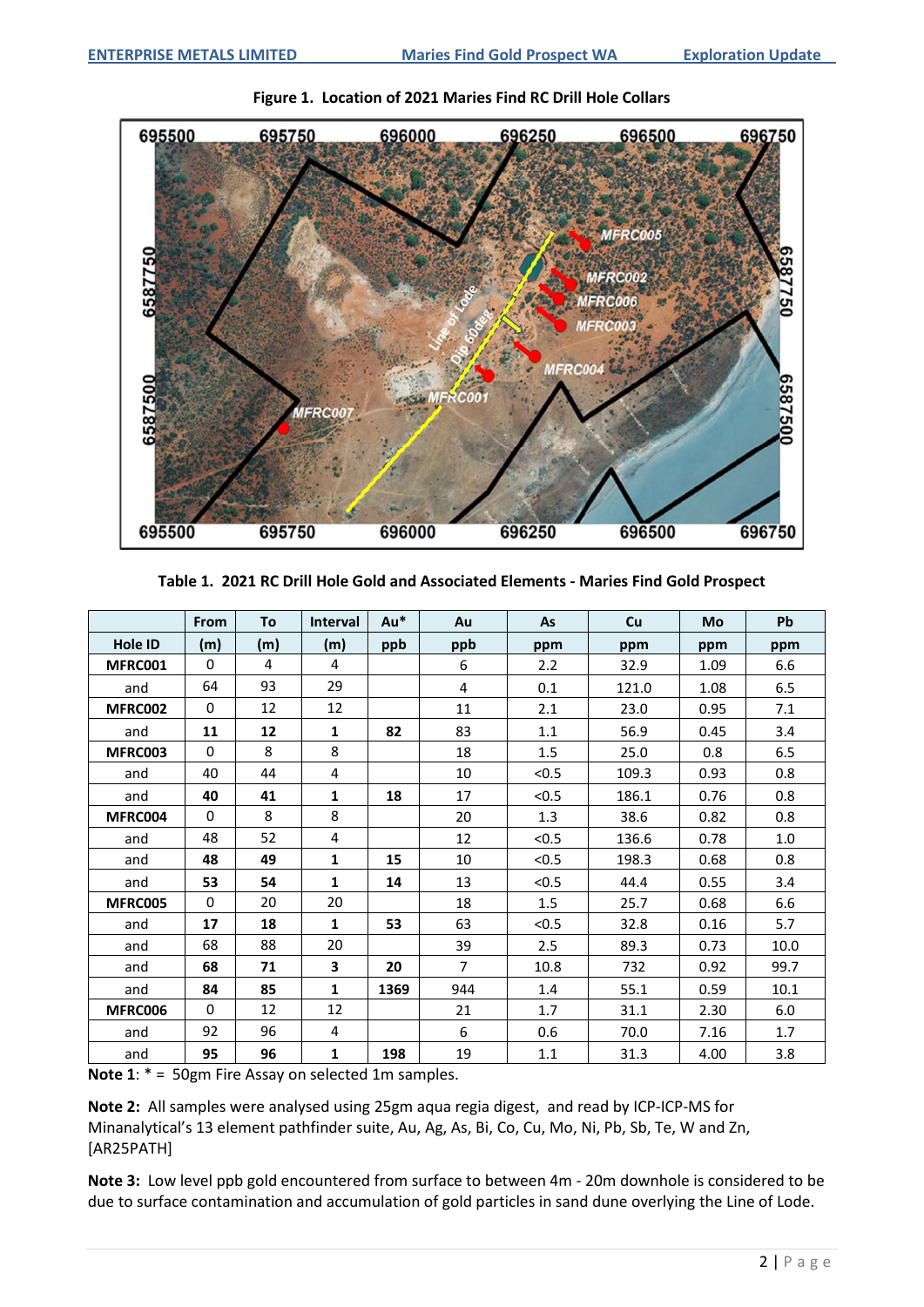



**Figure 3. Image Showing Location of Maries Find, 3D-IP Anomalies & Discrete Magnetic Anomaly**

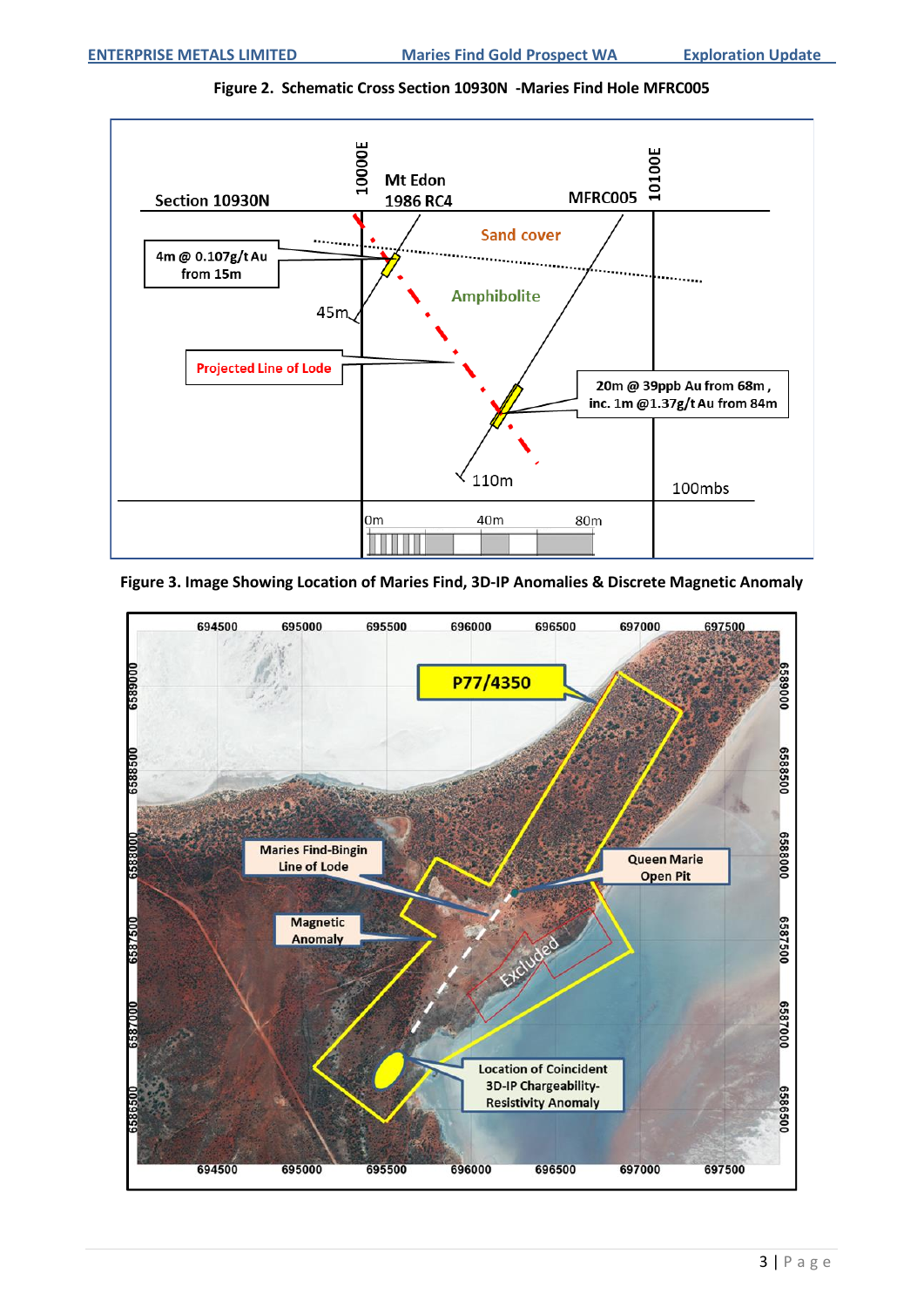**Figure 4. Magnetic Image with Location of IP Survey Lines, 3D-IP Anomaly & Discrete Magnetic Anomaly**



This ASX Announcement has been approved in accordance with the Company's published continuous disclosure policy and authorised for release by the Company's Board of Directors.

#### **Further information, contact:**

*\_\_\_\_\_\_\_\_\_\_\_\_\_\_\_\_\_\_\_\_\_\_\_\_\_\_\_\_\_\_\_\_\_\_\_\_\_\_\_\_\_\_\_\_\_\_\_\_\_\_\_\_\_\_\_\_\_\_\_\_\_\_\_\_\_\_\_\_\_\_\_\_\_\_\_\_\_\_\_\_\_\_\_\_\_\_*

Dermot Ryan - Director Ph: +61 8 6381 0392 [admin@enterprisemetals.com.a](mailto:admin@enterprisemetals.com.)u

#### **Appendix 1. Maries Find RC Drill Hole Collar Details**

| Hole_ID | <b>GDA 94</b><br><b>MGA 50</b><br>East | <b>GDA 94</b><br><b>MGA 50</b><br><b>North</b> | <b>MGA RL</b><br>(m) | <b>Dip</b><br>(Deg) | <b>Azimuth</b><br>(Deg) | <b>Depth</b><br>(m) |
|---------|----------------------------------------|------------------------------------------------|----------------------|---------------------|-------------------------|---------------------|
| MFRC001 | 696167                                 | 6587566                                        | 330.5                | -60                 | 300                     | 93                  |
| MFRC002 | 696338                                 | 6587744                                        | 331.9                | -60                 | 300                     | 97                  |
| MFRC003 | 696317                                 | 6587664                                        | 330.9                | -60                 | 300                     | 130                 |
| MFRC004 | 696264                                 | 6587604                                        | 329.9                | -60                 | 300                     | 139                 |
| MFRC005 | 696370                                 | 6587823                                        | 332.8                | -60                 | 300                     | 110                 |
| MFRC006 | 696314                                 | 6587717                                        | 332.2                | -60                 | 300                     | 120                 |
| MFRC007 | 695741                                 | 6587464                                        | 332.0                | -60                 | 303                     | 250                 |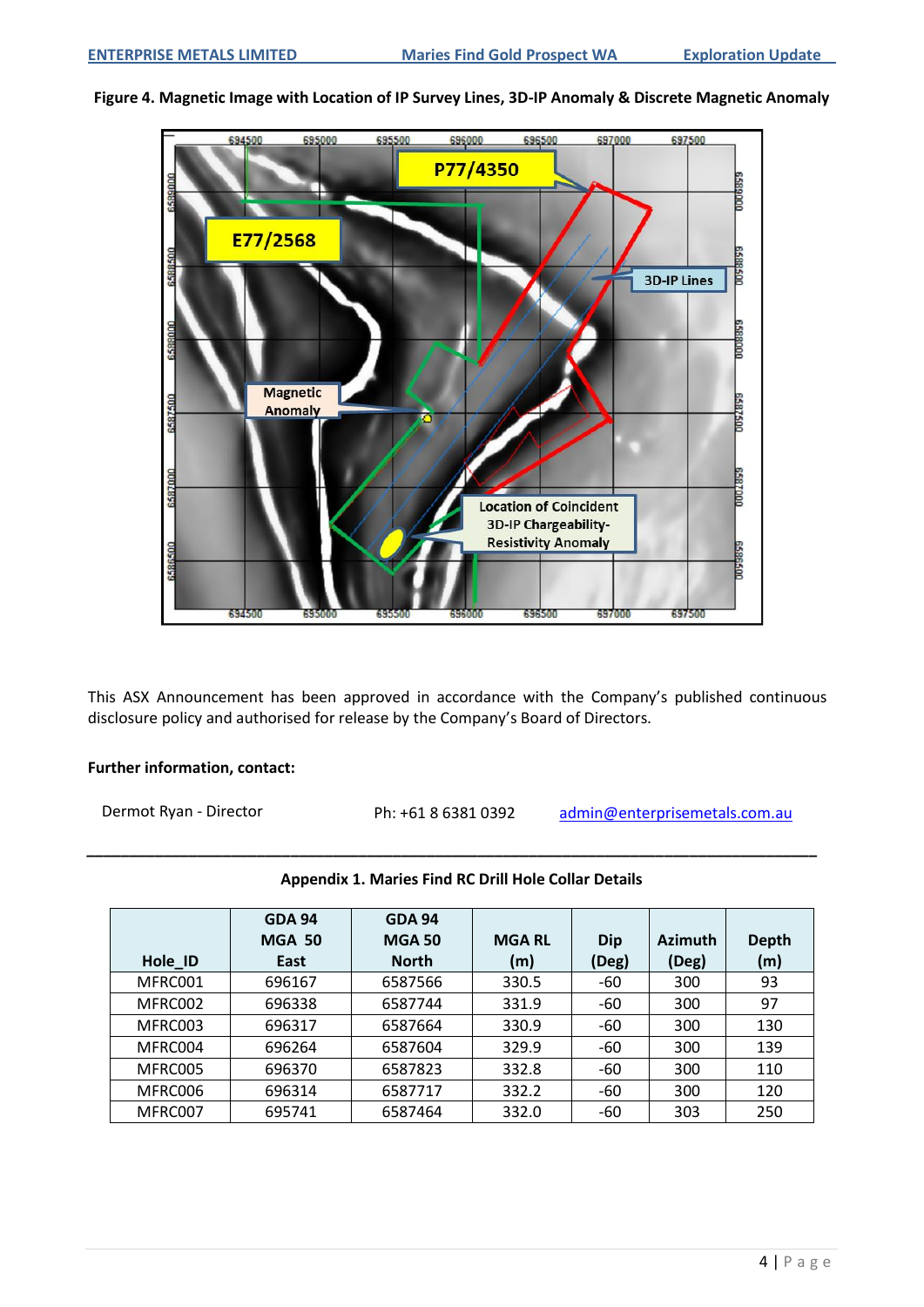#### *Additional JORC information*

*Further details relating to the information in this release can be found in the following Enterprise Metals Limited ASX releases:*

- *29 January 2021: "Enterprise Metals Ltd December 2000 Quarterly Activities & Cashflow Report"*
- *13 January 2021: "RC Drilling Program Commenced at Southern Cross, WA Maries Find-Great Bingin Mine".*
- *29 December 2020: "Exploration Update, Drilling Planned for High Grade Gold at Southern Cross, Maries Find" (with JORC Table 1 covering tenure, geology and previous competitor exploration)*

#### *Competent Person Statement*

*The information in this report that relates to Exploration Activities and Results is based on information compiled by Mr Dermot Ryan, who is an employee of Montana Exploration Services Pty Ltd and a Director and security holder of the Company. Mr Ryan is a Fellow of the Australasian Institute of Mining and Metallurgy and a Member of the Australian Institute of Geoscientists and has sufficient experience of relevance to the styles of mineralisation and the types of deposits under consideration, and to the activities undertaken, to qualify as a Competent Person as defined in the 2012 Edition of the Joint Ore Reserves Committee (JORC) Australasian Code for Reporting of Exploration Results, Mineral Resources and Ore Reserves. Mr Ryan consentsto the inclusion in thisreport of the matters based on information in the form and context in which it appears.*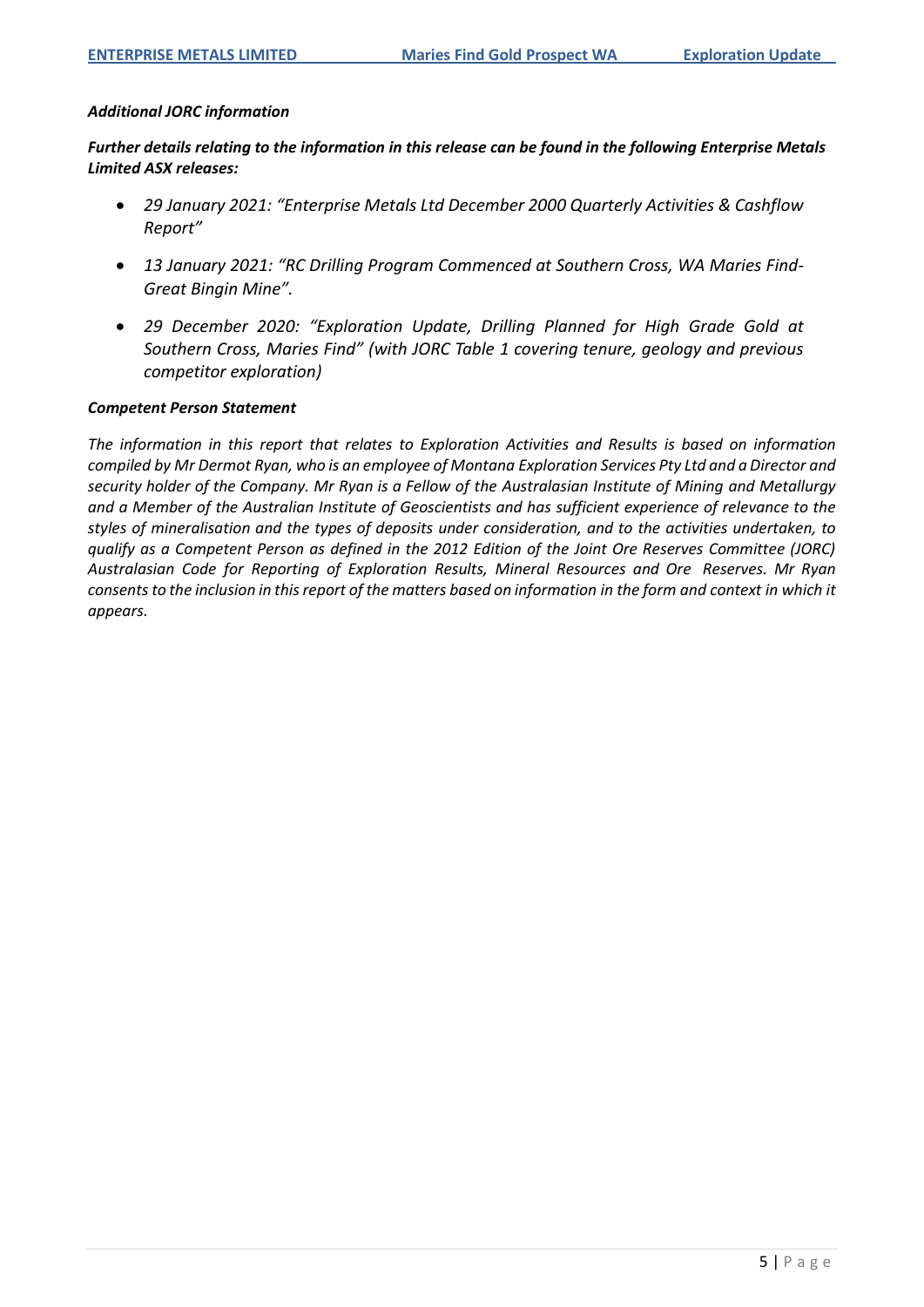# **JORC Code, 2012 Edition – Table 1 Report Maries Find Gold Prospect WA**

# Section 1 Sampling Techniques and Data

(Criteria in this section apply to all succeeding sections.)

| <b>Criteria</b>                                         | <b>Commentary</b>                                                                                                                                                                                                                                                                                                                                                                                                                                                    |
|---------------------------------------------------------|----------------------------------------------------------------------------------------------------------------------------------------------------------------------------------------------------------------------------------------------------------------------------------------------------------------------------------------------------------------------------------------------------------------------------------------------------------------------|
| Sampling<br>techniques                                  | Slimline reverse circulation drilling (RC) drilling was undertaken to generate<br>$\bullet$<br>representative 1 metre samples from the surface to the bottom of hole.                                                                                                                                                                                                                                                                                                |
|                                                         | Each 1m of drilled sample was sub-sampled in a rotary splitter attached to the drill rig,<br>$\bullet$<br>with ~2kg sample collected in a metre labelled calico bag, and the remainder collected<br>in a 20 litre PVC pail. The bulk pail samples were tipped onto pre-cleared ground in<br>rows of 10 or 20 samples, and the 1m split in calico bag was placed behind the bulk<br>residue.                                                                          |
|                                                         | Each 1m bulk sample on ground was scoop sampled with a PVC scoop to create a 4-<br>$\bullet$<br>metre representative composite sample.                                                                                                                                                                                                                                                                                                                               |
|                                                         | All samples weighed between 2-3kg.<br>$\bullet$                                                                                                                                                                                                                                                                                                                                                                                                                      |
|                                                         | 4m composite samples and selected 1m samples were delivered by Enterprise staff to<br>$\bullet$<br>MinAnalytical Laboratory Services in Kalgoorlie, and subsequently transported by<br>courier to MinAnalytical Laboratory Services in Perth.                                                                                                                                                                                                                        |
| Drilling<br>techniques                                  | The slimline RC holes MFRC001-006 were drilled by Impact Drilling Services and RIG 10,<br>$\bullet$<br>a drill rig mounted on a S30 truck, and a MAN 4 x 4 Air Truck with a Sullair 1350/500<br>Booster.                                                                                                                                                                                                                                                             |
|                                                         | 3.5metre long aircore/reverse circulation rods were used, with a slimline down hole<br>$\bullet$<br>hammer and a108mm diameter tungsten carbon button bit.                                                                                                                                                                                                                                                                                                           |
|                                                         | RC hole MFRC007 was drilled with Impact Drilling's Rig 1, a truck mounted 660<br>$\bullet$<br>Schramm, with a Man 8 x 4 air truck, and a Hurricane 70 1000 psi @ 2400cfm booster,<br>and Sullair 1350/500 Compressor. The holes were drilled with a 5.4inch diameter<br>tungsten carbide button bit.                                                                                                                                                                 |
| Drill sample<br>recovery                                | Drill sample recovery was visually monitored, and there was a shallow water table<br>which effected sample recovery, particularly with the smaller slimline Rig.                                                                                                                                                                                                                                                                                                     |
|                                                         | Recovery was estimated as a percentage and recorded on field sheets prior to entry<br>$\bullet$<br>into the database.                                                                                                                                                                                                                                                                                                                                                |
| Logging                                                 | RC drill chips were sieved from each 1m sample and geologically logged.<br>$\bullet$                                                                                                                                                                                                                                                                                                                                                                                 |
|                                                         | Washed drill chips from each 1m sample were stored in chip trays and photographed.<br>٠                                                                                                                                                                                                                                                                                                                                                                              |
|                                                         | Geological logging of drill hole intervals was carried out with sufficient detail to meet<br>$\bullet$<br>the requirements of resource estimation.                                                                                                                                                                                                                                                                                                                   |
| Sub-sampling<br>techniques<br>and sample<br>preparation | 4m composite and 1m selected RC samples were delivered to Minanalytical's<br>Laboratory in Kalgoorlie at the end of the program by Enterprise staff.<br>The samples were later transported to Minanalytical's Perth laboratory for<br>preparation and analysis.<br>Sample preparation was comprised of oven drying, jaw crushing, pulverising in an LM5<br>ring mill for 85% passing 75 Microns and splitting to produce a representative 25gm<br>assay charge pulp. |
|                                                         |                                                                                                                                                                                                                                                                                                                                                                                                                                                                      |

W and Zn, [AR25PATH]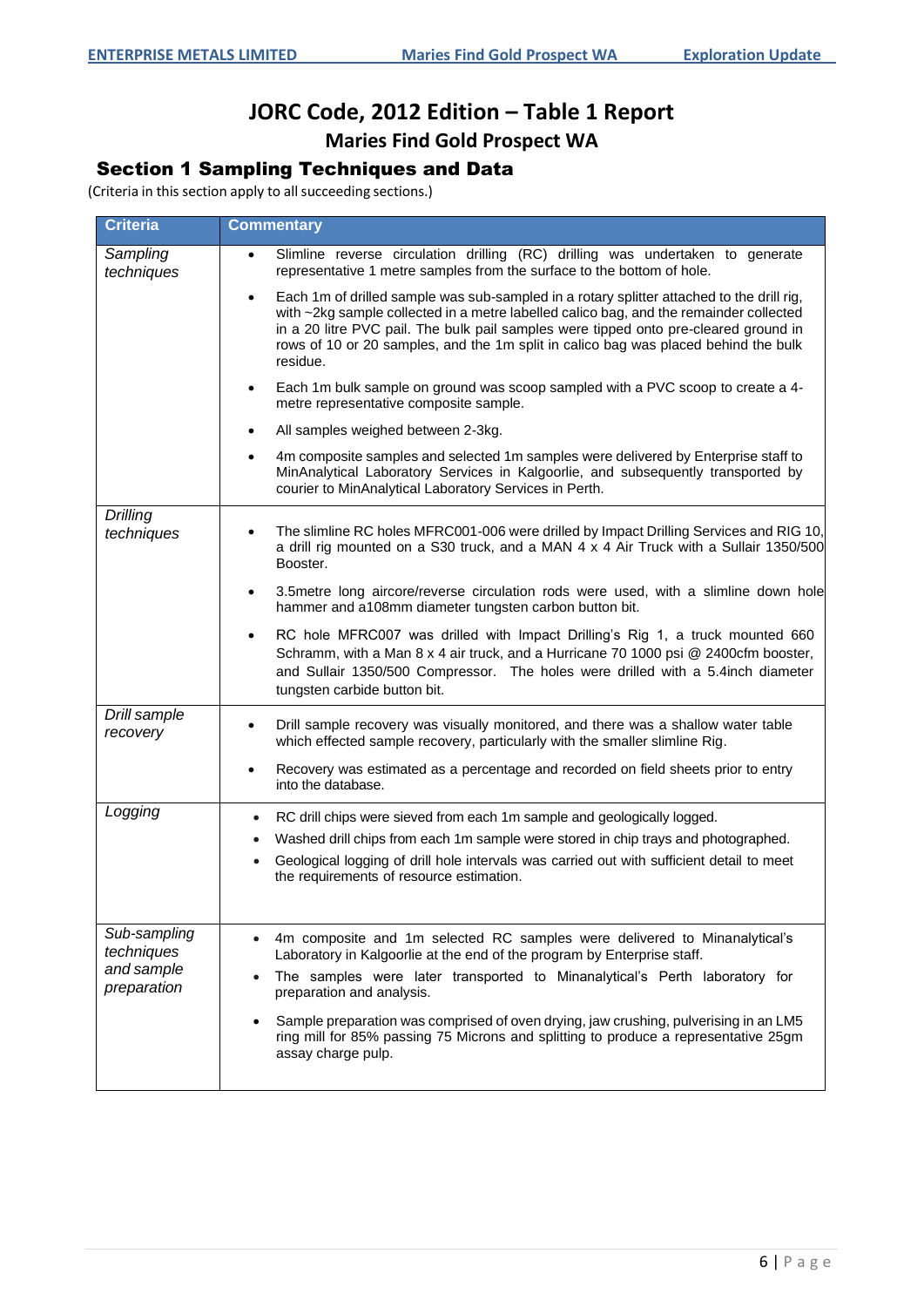| ເບບເວ                                                            | Laboratory Centried Reference Materials and/or in-nouse controls, blanks, spills and<br>replicates are analysed with each batch of samples by the laboratory.                                                                                                                                                                                                                                    |
|------------------------------------------------------------------|--------------------------------------------------------------------------------------------------------------------------------------------------------------------------------------------------------------------------------------------------------------------------------------------------------------------------------------------------------------------------------------------------|
|                                                                  | These quality control results are reported along with the sample values in the final<br>report. Selected samples are also re-analysed to confirm anomalous results.                                                                                                                                                                                                                              |
|                                                                  | The 4m composite samples and 1m original samples were analysed for 33 elements<br>plus Au by Assay code AR10/MS916, which is a 10g Aqua Regia digestion with ICP-<br>MS finish for 34 elements package.                                                                                                                                                                                          |
|                                                                  | Selected 1m original sample pulps for holes MFRC001-006 were also analysed for Au<br>$\bullet$<br>by 50gm Fire Assay Mass Spec.                                                                                                                                                                                                                                                                  |
| Verification of<br>sampling and<br>assaying                      | Laboratory and field QA/QC results are reviewed by Enterprise Metals Ltd personnel.<br>$\bullet$<br>Values below the analytical detection limit were replaced with half the detection limit value.                                                                                                                                                                                               |
| Location of<br>data points                                       | There is a historical local grid at Maries Find which is orthogonal to the Line of Lode<br>workings. Using historical plans, geographic features and historic drill hole collars,<br>Enterprise was able to register the local grid into GDA94 MGA Zone 50 co-ordinates.<br>Enterprise used handheld a Garmin GPS to locate and record drill collar positions, accurate<br>to $+/-5$ metres.     |
| Data spacing<br>and<br>distribution                              | The 2021 RC drill holes at Maries Find were designed to test below the historical<br>gold workings, and test one nearby prominent magnetic anomaly.<br>Drilling was undertaken on five 800m spaced local grid cross sections, with a<br>sixth hole (MFRC006) drilled on an intermediate section.<br>A seventh deep hole (250m) was drilled later to test a nearby prominent magnetic<br>anomaly. |
| Orientation of<br>data in relation<br>to geological<br>structure | RC drill holes MFRC001-006 were drilled orthogonally to the Maries Find Line of<br>$\bullet$<br>Lode workings.                                                                                                                                                                                                                                                                                   |
| Sample<br>security                                               | Samples in numbered calico bags were collected at site into polyweave sacks and<br>$\bullet$<br>cable tied. The samples were delivered to the Minanalytical laboratory in Kalgoorlie<br>by Enterprise staff.                                                                                                                                                                                     |
|                                                                  | Sampling data was recorded on field sheets and entered into a database then sent<br>to the head office.                                                                                                                                                                                                                                                                                          |
|                                                                  | Laboratory submission sheets were also completed and sent to the laboratory prior<br>to sample receival.                                                                                                                                                                                                                                                                                         |
| <b>Audits or</b><br>reviews                                      | As this is Enterprise's 1 <sup>st</sup> RC program at Maries Find, no audits or reviews have yet<br>been completed.                                                                                                                                                                                                                                                                              |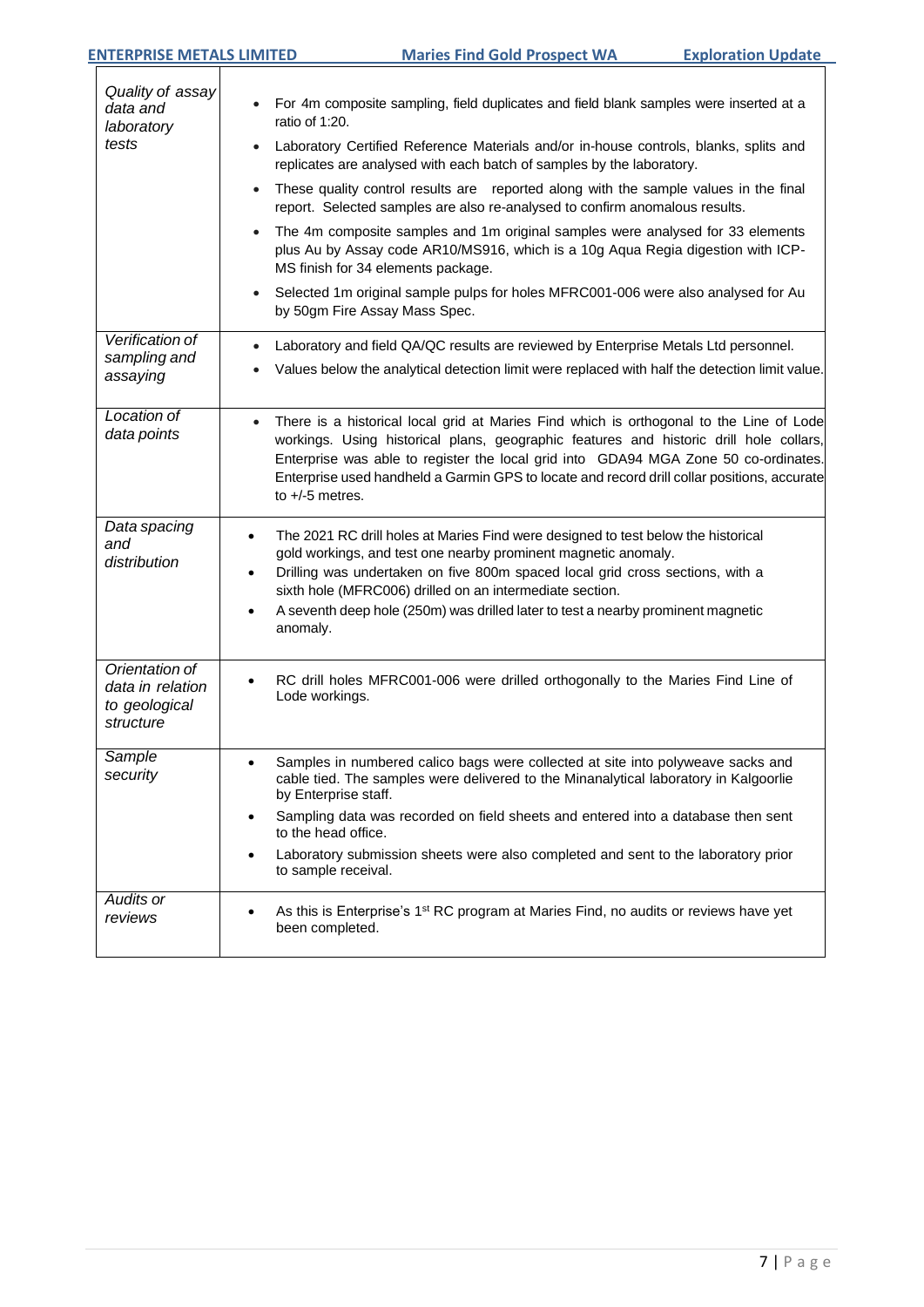# Section 2 Reporting of Exploration Results

(Criteria listed in the preceding section also apply to this section.)

| <b>Criteria</b>                                  | <b>Commentary</b>                                                                                                                                                                                                                                                                                                                                                                                       |
|--------------------------------------------------|---------------------------------------------------------------------------------------------------------------------------------------------------------------------------------------------------------------------------------------------------------------------------------------------------------------------------------------------------------------------------------------------------------|
| Mineral<br>tenement and<br>land tenure<br>status | The Maries Find - Bingin Prospect is located on granted Prospecting License 77/4350<br>registered to Nickgraph Pty Ltd. On 19 November 2020, Nickgraph applied to amalgamate<br>the western portion of P77/4350 into Nickgraph's granted E77/2568. Amalgamation No.<br>0590981 is pending. P77/4350 The tenement is part of a larger package of tenements under<br>option by Enterprise from Nickgraph. |
|                                                  | Following a payment to the Bullfinch North vendors in May 2020, Enterprise has secured a<br>two year right to explore the Bullfinch North tenement package under a 2 Year Option to<br>Purchase Agreement.                                                                                                                                                                                              |
|                                                  | Enterprise Metals can exercise the Option to Purchase, and the Option to Purchase can be<br>extended for a further 2 years by paying the Vendors an addition sum in cash.                                                                                                                                                                                                                               |
|                                                  | P77/4350 is in good standing with an expiry date of 5 October 2024, and no known<br>impediments to exploration and mining exist.                                                                                                                                                                                                                                                                        |
| Exploration<br>done by other<br>parties          | Gold was discovered in the current lease area in 1911 and the two main periods of<br>mining were 1911-1916 and 1928 -1942. On both occasions the mines closed due to<br>war and lack of man power.                                                                                                                                                                                                      |
|                                                  | The historic underground mines in the area include the Lady Mollie, Maries Find, Sand King,<br>Maries Extension, Great Bingin, Queen Marie and Light Wing. This group of mines produced<br>a total of 358.7 Kg (12,652 oz) from 18,823.17t of ore, at an average grade of 19.05g/t Au.<br>(Griffiths, 1988) Wamex A24844                                                                                |
|                                                  | The largest of the workings was the Great Bingin Mine, which produced 331.31kg (10,652<br>oz) of gold from the treatment of 17,690.24 tonnes of ore (at 18.72 g/t) from 1911 until late<br>1942. It was mined over a strike length of 290m and to a depth of 78m with 3 levels. It<br>appears that the mine had ore horizons awaiting development and was not mined out when<br>it closed.              |
|                                                  | In 1955 the WA Mines Department drilled 3 deep diamond holes under the Great Bingin<br>workings, as part of a program investigating abandoned gold mines in the Yilgarn Mineral<br>Field.                                                                                                                                                                                                               |
|                                                  | DDH Y12 (235.3m) and DDH Y14 (204.2m) were both drilled to intersect the Great Bingin<br>$\bullet$<br>reef at depth below the main shaft but did not intersect significant mineralization.                                                                                                                                                                                                              |
|                                                  | DDH Y13 (365.7m) was drilled parallel to the dip of the ore body and intersected a quartz<br>$\bullet$<br>vein system parallel to the Great Bingin reef. (Durey, 1985). Wamex A15086                                                                                                                                                                                                                    |
|                                                  | In 1982 Ascot Holdings NL undertook evaluation of historic data and noted that the basic<br>schists hosting the gold lodes were greyish - green to black in colour and consisted mainly<br>of amphibolite schists. The brownish colour of the schists was due to a biotite alteration near<br>the lode channel of the original amphibolite schist. (Anon, 1983) Wamex A37162.                           |
|                                                  | In 1985 Surina Pty Ltd undertook shallow open pit mining of the Great Bingin mine crown<br>pillar. The open cut produced 2.4105 kg of gold for 188 tonnes of ore, with an average grade<br>of 12.82 g/t. (List, 1986) Wamex 20952.                                                                                                                                                                      |
|                                                  | In 1986 Mt Edon Gold Mines NL drilled 6 RC holes (RC-1 to RC-6, total 187.6m) on the<br>property (List, 1987) Wamex A20952.                                                                                                                                                                                                                                                                             |
|                                                  | In 1988 New Holland Mining N.L. drilled 10 RC holes (BRC-01 to BRC-10, av. 33m length)<br>on an 80m x 20m grid over the Great Bingin and Queen Marie area, with 2 two holes per<br>section.                                                                                                                                                                                                             |
|                                                  | Composite samples of sands and some of the fresh amphibolite were taken, with the main<br>٠<br>mineralised zone submitted as 1 metre sample intervals to Australian Assay Laboratories for<br>Fire Assay. Selected samples were re-sampled and submitted for a Screen Fire assay to<br>test for any coarse gold fraction.                                                                               |
|                                                  | In 1996, Western Union Securities P/L undertook a small open cut mining operation which<br>$\bullet$<br>yielded approximately 1,500 tonnes of high grade gold ore via an open cut to around 25<br>metres depth. No production records are available.                                                                                                                                                    |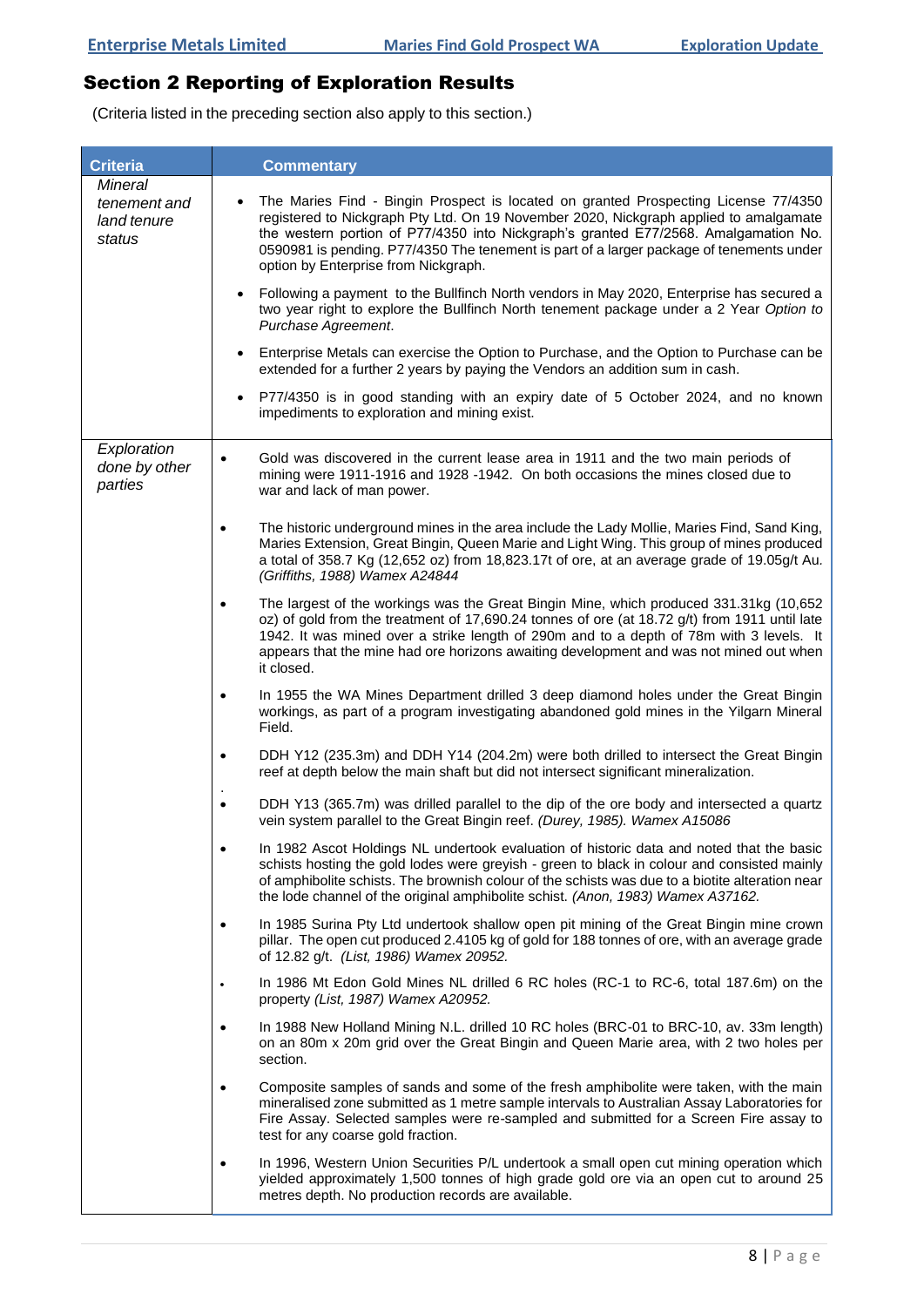|                                                                              | In 1997 Finders Gold N.L. flew a high resolution (50m line spacing, low level aeromagnetic<br>$\bullet$<br>survey over the Great Bingin - Maries Find group of workings.                                                                                                                                                                                                                                                                                                                                                                                                                                                                                                                                                                                                                                                                                                                                                                                                                                                                                                                                                                                                                                                                                                                                                                                                                                                                                                                   |
|------------------------------------------------------------------------------|--------------------------------------------------------------------------------------------------------------------------------------------------------------------------------------------------------------------------------------------------------------------------------------------------------------------------------------------------------------------------------------------------------------------------------------------------------------------------------------------------------------------------------------------------------------------------------------------------------------------------------------------------------------------------------------------------------------------------------------------------------------------------------------------------------------------------------------------------------------------------------------------------------------------------------------------------------------------------------------------------------------------------------------------------------------------------------------------------------------------------------------------------------------------------------------------------------------------------------------------------------------------------------------------------------------------------------------------------------------------------------------------------------------------------------------------------------------------------------------------|
|                                                                              | In Vector Resources Ltd's 2010 Annual Report (ASX: VEC release 2 Nov 2010) a JORC<br>$\bullet$<br>(2004) Compliant Inferred Mineral Resource Estimate was published for the Bingin Gold<br>Deposit with Allen J. Maynard as the Competent Person. This estimate was based upon<br>data provided by Golden Iron Resources, including RC drill results, underground and open<br>pit resources, and underground plans showing face sampling assays and other publicly<br>available technical data sourced from the GSWA WAMEX system. Enterprise Metals Ltd<br>presently has insufficient data to confirm this historical estimate.                                                                                                                                                                                                                                                                                                                                                                                                                                                                                                                                                                                                                                                                                                                                                                                                                                                           |
| Geology                                                                      | P77/4350 sits within the Archaean Southern Cross Greenstone Belt in the Southern Cross<br>$\bullet$<br>Domain of the Youanmi Terrane.                                                                                                                                                                                                                                                                                                                                                                                                                                                                                                                                                                                                                                                                                                                                                                                                                                                                                                                                                                                                                                                                                                                                                                                                                                                                                                                                                      |
|                                                                              | Regional geology is based upon GSWA regional airborne magnetic surveys and previous<br>$\bullet$<br>GSWA geological mapping. Gold mineralisation in the area is known to be shear hosted but<br>other styles of mineralisation may be present.                                                                                                                                                                                                                                                                                                                                                                                                                                                                                                                                                                                                                                                                                                                                                                                                                                                                                                                                                                                                                                                                                                                                                                                                                                             |
|                                                                              | The historical mined orebody was described as a typical quartz vein within a well-developed<br>$\bullet$<br>shear zone striking between 32° and 37°. This vein dips easterly at approximately 50° to 62°.<br>Mining was concentrated in two areas with a strike of 290m and 78m in length, with<br>approximately 40% of these areas stoped over an average width of 0.84m.                                                                                                                                                                                                                                                                                                                                                                                                                                                                                                                                                                                                                                                                                                                                                                                                                                                                                                                                                                                                                                                                                                                 |
|                                                                              | The orebody was accessed by three levels and two main shafts, as well as a number of other<br>$\bullet$<br>shafts and rises. On the 44.8m level, the reef varies from 0.15m to 1.37m in width and<br>averages 0.87m over a strike length of 246m. Sampling prior to 1942 on this level revealed<br>a 41m length of reef grading 29.5g/t over a width of 0.53m. The 78m level is connected by<br>crosscut to the Bingin Main Shaft. The drive extends for 190m north from the main shaft.<br>(Matheson & Miles, 1947)                                                                                                                                                                                                                                                                                                                                                                                                                                                                                                                                                                                                                                                                                                                                                                                                                                                                                                                                                                       |
|                                                                              | Note: there is very little exposed bedrock in much of the area of recent drilling program as<br>٠<br>basement rock is obscured by alluvium and sand dunes.                                                                                                                                                                                                                                                                                                                                                                                                                                                                                                                                                                                                                                                                                                                                                                                                                                                                                                                                                                                                                                                                                                                                                                                                                                                                                                                                 |
| Drill hole<br>Information                                                    | Enterprise has digitised the predominantly shallow drill hole information.<br>$\bullet$                                                                                                                                                                                                                                                                                                                                                                                                                                                                                                                                                                                                                                                                                                                                                                                                                                                                                                                                                                                                                                                                                                                                                                                                                                                                                                                                                                                                    |
| Data<br>aggregation<br>methods                                               | No relevant drill hole data to aggregate at the present time.<br>$\bullet$                                                                                                                                                                                                                                                                                                                                                                                                                                                                                                                                                                                                                                                                                                                                                                                                                                                                                                                                                                                                                                                                                                                                                                                                                                                                                                                                                                                                                 |
| Relationship<br>between<br>mineralisation<br>widths and<br>intercept lengths | Not relevant at this stage. Cannot be determined due to lack of outcrop and no diamond<br>$\bullet$<br>core drilling.                                                                                                                                                                                                                                                                                                                                                                                                                                                                                                                                                                                                                                                                                                                                                                                                                                                                                                                                                                                                                                                                                                                                                                                                                                                                                                                                                                      |
| Diagrams                                                                     | Refer to Figures in main body of this report.<br>$\bullet$                                                                                                                                                                                                                                                                                                                                                                                                                                                                                                                                                                                                                                                                                                                                                                                                                                                                                                                                                                                                                                                                                                                                                                                                                                                                                                                                                                                                                                 |
| Balanced<br>reporting                                                        | All relevant exploration data has been assessed and is considered inadequate due to<br>۰<br>the shallow nature of the historical RC drilling and lack of modern geophysical data.                                                                                                                                                                                                                                                                                                                                                                                                                                                                                                                                                                                                                                                                                                                                                                                                                                                                                                                                                                                                                                                                                                                                                                                                                                                                                                          |
| Other<br>substantive<br>exploration data                                     | Enterprise commissioned a 2021 3D-IP Survey to search for chargeable bodies that may be<br>$\bullet$<br>associated with high grade primary (sulphidic) gold mineralised systems.<br>The geophysical survey type is a time domain double offset Pole-Dipole Induced<br>$\bullet$<br>Polarisation (IP).<br>The IP survey consisted of 3 receiver pole-dipole lines. For the pole-dipole survey, a<br>$\bullet$<br>receiving dipole length ('a' spacing) of 100 m was used. Moombarriga employed the<br>Search 50kVA high powered IP transmitter to generate a square wave signal at 0.125Hz<br>(8s) with a 50% duty cycle throughout the survey.<br>The survey consisted of 2 spreads. Each spread comprised 3 receiver lines and 1<br>$\bullet$<br>transmitter line. Line spacing was 150m. The lines were oriented approximately 113<br>degrees. Each receiver line is approximately 3km in length and each receiver dipole<br>spacing ('a') was 100m. Field crews worked with a maximum lateral tolerance of +/- 10m<br>(10% of the dipole spacing), however almost all electrode receiver locations were within 5m<br>of the actual proposed locations. If movement of the electrodes were required, then it was<br>likely away off rocky sub/outcrop.<br>Survey station points were located using hand held GPS units, accurate to +/-5m (northing<br>٠<br>and easting), which is considered appropriate considering the station spacing.<br>The RL was determined using the SRTM data. |